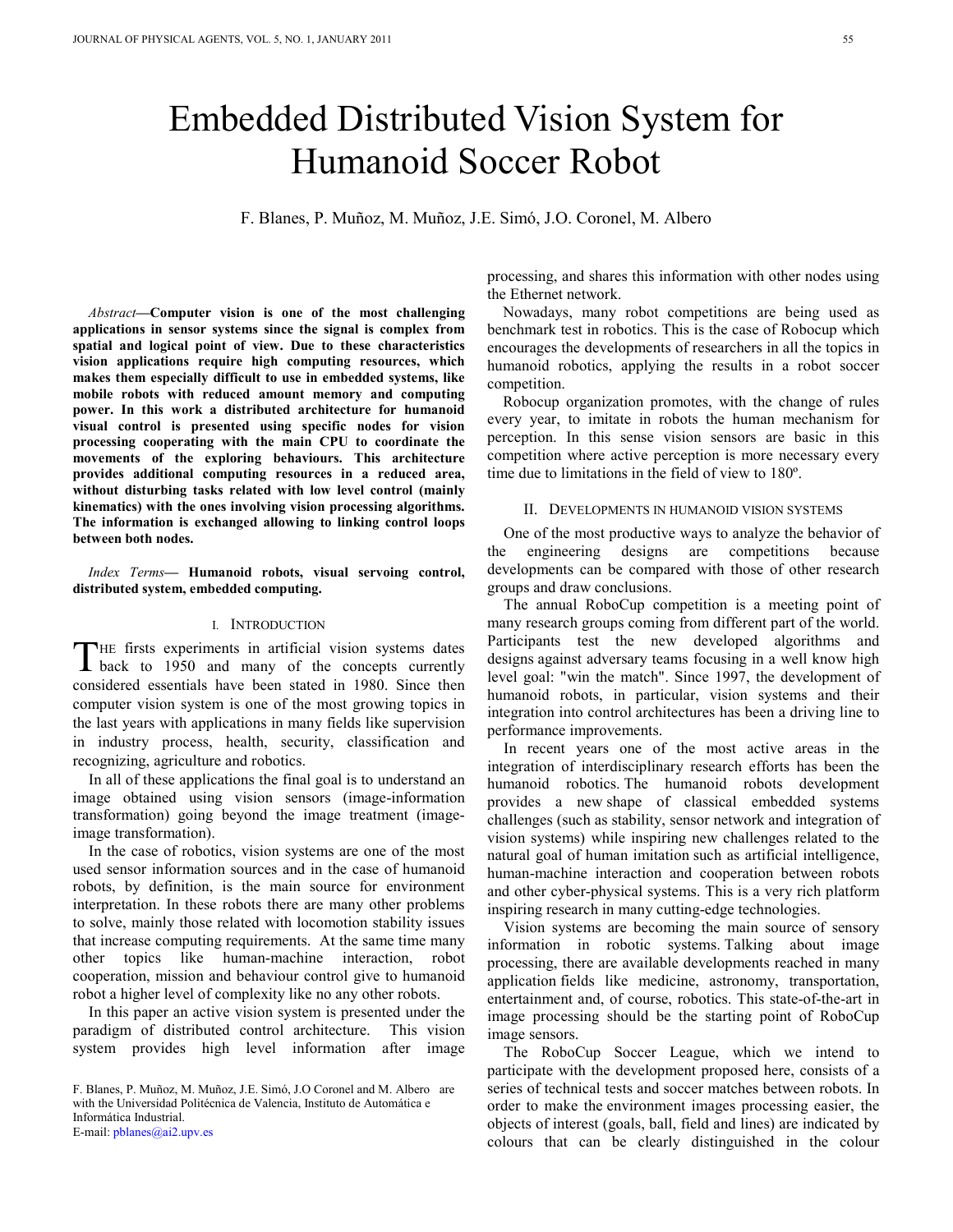spectrum. The promoters claim the RoboCup humanoid robots get increasingly resemble a human, so they include restrictions on the design of the robot. In the field of vision, for example, they have restricted the field of view of cameras and limited the number of cameras to two.

For RoboCup 2010 edition, the proposals of video processing subsystems can be organized into three main categories attending to the attached hardware and the architecture integration capabilities.

- webcam attached to a general purpose Pocket Computer [1],[13],[22].
- webcam [4],[5],[10],[16],[17],[19],[21], CMOS  $[3]$ , $[6]$ , $[7]$ , $[9]$ , $[11]$ , $[12]$ , $[15]$ , $[20]$  or CCD [2],[18] cameras directly attached to the main board.
- CMOS or CCD cameras attached to a dedicated processor or micro-controller acting as a kind of intelligent camera [8],[14].

The vast majority of the groups present proposals using monoscopic vision (single camera), except for [11],[15] that present a stereo vision system (two cameras). Stereo vision systems intend to look like human vision and allow much more precise estimates of lengths and positions in 3D environments at the cost of increased use of resources.

Mainly inherited from general purpose vision systems, the basic steps in video analysis followed by all participating teams are depicted in Fig 1.



 All the groups use to follow this strategy (with different image resolutions and different colour spaces), but final implementation can differ in:

Segmentation "image scoring" instead of

the standard for colour thresholds [17]

- Adding some features as detecting extra lines [15]. [16]
- Path planning of robots from the characterization of the environment [11]
- Identification of robots [13] and exchange of messages between robots for coordination and information fusion [19].

This paper presents a proposal for an embedded active vision system integrated into the distributed control architecture of the robot. The vision subsystem is an intelligent sensor capable of interpreting the environment and generate information to share with the rest of the control subsystems.

The used scenarios in this paper is a kind of RoboCup environment, but the proposed hardware and control architecture is designed to be applied to any changing environment and ensures the characterization of any real-time dynamic environment.

# III. ROBOT PLATFORM

A primary issue in robotics field is the environment perception and robot interaction. The configuration on their mechanical design, accuracy, low weight, etc., is a critical issue for biped robots where stability must be ensured in every moment. This goal must be present during the design process to obtain reliable robot architecture.

Taking on mind these goals, the final dimensions and mechanical proportions for MicroBIRO-II robot are based on a Robocup mid-size league rules. That means that MicroBIRO-II has a total height of 54 cm, and a total weight of 4 Kg. The system is self-contained, holding aboard all the necessary systems to achieve autonomous movements, control, and real world interaction.

MicroBIRO-II could operate up to 21 DOF. This number of DOF guarantees high mobility for the robot platform, and ensures a versatile locomotion. The DOF distribution that we can observe are six DOF per leg, one for the trunk motion, three in each arm, and two for the vision subsystem. This DOF distribution, enables a large number of different movements, like walking, kicking to a ball, getting up from floor, etc.

One of the main rules for robot design is the use of mechanical material that makes their structure lightweight, but strong, and without mechanical deformations. For these reasons some of the MicroBIRO-II mechanical pieces have been designed and mechanized under several constraints to obtain a 3D structure, with low weight and high rigid constraints. As Fig 2 shows, the main legs pieces structure have been designed in only one mechanized piece, without screws or unions. This design ensures us a high rigid structure, with a very low weight.

Humanoids design involves the need to obtain a mechanical structure with a human appearance, in order to operate into a human real world. MicroBIRO-II mechanical structure provides a final design with structural proportions similar to humans, achieving a human appearance, as illustrated in Fig 3.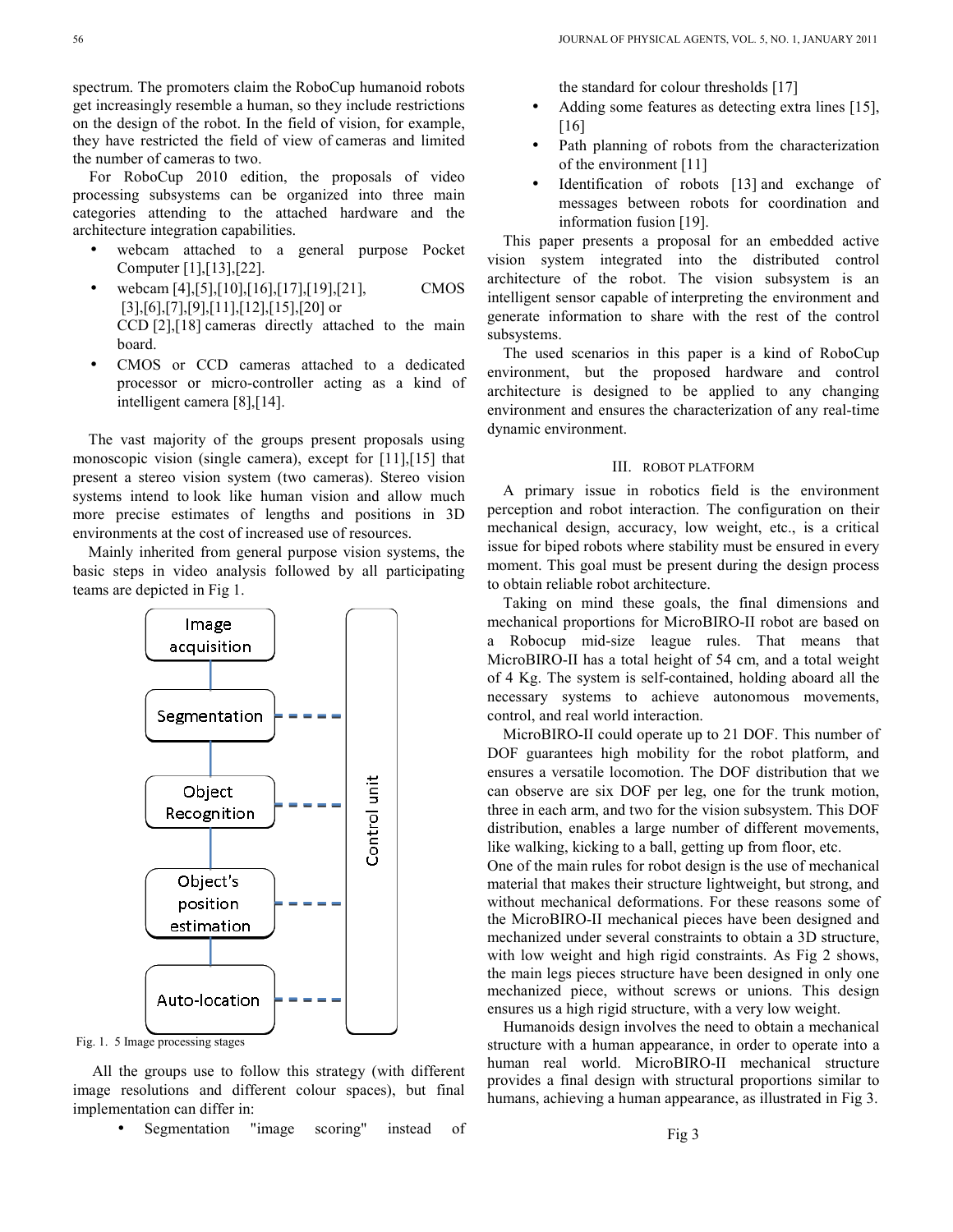

Fig. 2. MicroBIRO-II DoF legs distibution.



Fig. 3. MicroBIRO-II mechanical views.

Another important point of the design process is the correct selection of the actuators. The weight of the actuators is quite significant, as they add up to 60% of the total weight, but they should move without error all the joints in the robot, for this reason we need to use a high ratio weight/torque actuators. Another important issue on actuators features is their communication topology and bus expandability. This election can determine the main control period on the robot. In this way, Robotis servomotors with RS-485 bus topology communication have been used like actuators on the robot, achieving up to 36 Kg/cm of torque in some of them, and up to 1Mbps. Actually the internal MicroBIRO-II motor control network its capable to obtain a periodicity of 10msec, based on a write/read processes on all nodes.

MicroBIRO-II includes all the power systems in its platform in order to achieve autonomous operation. The power system is composed by the Li-Po batteries and the power supply control board. This system gives to MicroBIRO-II a total energy storage of 40 Watts-hour. This power system is divided into different voltage system: digital supply system (5V), high voltage drive supply (18V), middle voltage drive supply (12V) and low voltage drive supply (8V). Each one of this power supplies are designed for different servomotor models running on robot. To achieve each one of the voltage output subsystem and minimize power losses, the power control board has been designed using DC-DC converters, with high efficiency and power output.

#### IV. HARDWARE

# *A. Vision System*

The vision system is supported on an embedded module. This autonomous device contains the necessary peripherals for communications with the robot through an RJ45-Ethernet connector, and the connection to the CMOS camera. It also has the power system in order to adjusting the different tension levels that this board needs. The computing capability of this embedded module is given by the core module CM-BF537E, that is part of the Blackfin family from Analog Devices. Concretely the processor DSP Blackfin 537. Their main capabilities are:

- Up to 600 MHz clock speed,
- 132 Kbytes of L1 memory peripherals access,
- 32 MB SDRAM,
- 4 MB Flash
- 25 Mhz crystal.

 The sensor used in this module is an Omnivision OV7660 CMOS camera. The camera is connected to the embedded system through the SCCB (Serial Camera Control Bus).This sensor support different image resolution modes and formats.

 The vision system is situated in the robot's head (Fig 3). It can adjust its orientation relative to the axis pitch and yaw. The vision system must be able to handle these actuators to set the camera in the correct orientation to track the objects.

# *B. Main Control Unit*

The main control unit of the robot is supported on another embedded module. The processor module integrates an XScale microcontroller, concretely the PXA320 processor type that outstands for its high performance and low power consumption. This board allows to the system to manage the SSP-SPI bus, USB, Ethernet or WiFi connection among others.

A novel approach is currently under development designing a new board that contains an FPGA mapped in the processor memory. This FPGA will multiplex the actuator bis RS-485 in 6 branches in order to manage each one of these in parallel. It is expected that this device will allow real-time management of communication buses, freeing up the main microprocessor from this difficult task. In this way to get the information, the processor reads directly as if it were an external memory. This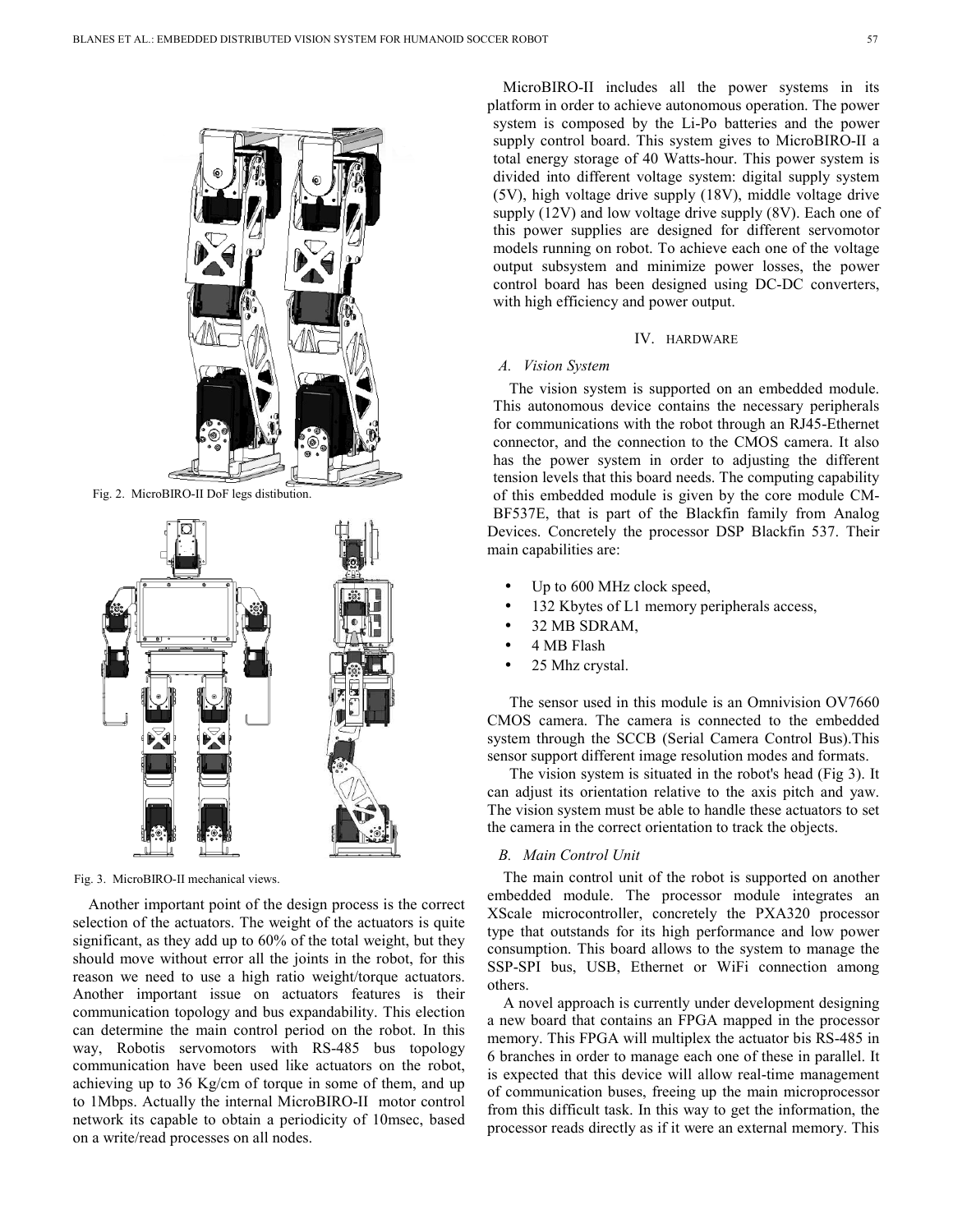new configuration allows to dispose all the information contained in the actuators in each one of the control cycles.



Fig. 4. Vision system Hadrware.

#### *C. Communication*

In order to allow the information exchange between the vision system module and the main control unit, a messaging protocol based on TCP / IP has been implemented. The characterization of the environment of the robot detained after the image processing is sent to the control module, which is responsible for taking appropriate decisions according to the state of the system and the sensory input.

# V. SYSTEM ARCHITECTURE

The proposal is based on the integration of an embedded vision system into the distributed control architecture of a main control unit and the rest of the distributed control system via Ethernet.

# *A. Active vision system*

The vision system is mounted with two servomotors, allowing movements with two degrees of freedom. The motors are connected directly to the DSP through its UART port using serial TTL communication. So, the vision system has the capability of deciding its own movements, becoming then an active vision system and receiving from the main control unit just higher level instructions.

The entire computation referred to the visual perception of the environment is carried out in the DSP. The application in the DSP has been implemented as a multithreading process.

The main thread takes over the camera and communication initialization and runs the acquisition and processing threads, which are synchronized using semaphore mechanisms.

The acquisition thread reads the image delivered by the camera sensor through the driver and stores it in a shared buffer. The processing thread picks the stored image and applies the algorithms to extract the desired information. This information is classified in a matrix, according to the messages protocol, and sent to the main control unit through the Ethernet communication.

Threads are implemented using the VisualDSP Kernel, a very light and robust operative system, provided with the development environment of the Blackfin DSP, which allows, among other things, to define threads, priorities, critical regions, semaphores and messages.



Fig. 5. Execution chronogram of the DSP application.

humanoid robot. A message protocol has been defined for the communication between the main control unit and the vision system.

The main control unit selects the task to be performed by the vision system among a predefined set of task. The information extracted by the vision system is shared with the

The computation time (CT) of the acquisition thread is minimal, since the image storage is carried out using DMA (*Direct Memory Access*) without any processor usage, while the CT of the processing thread depends on the environment characterization needs and the algorithms used.

The execution period of both threads is related to the CT of the processing thread and must be multiple of the camera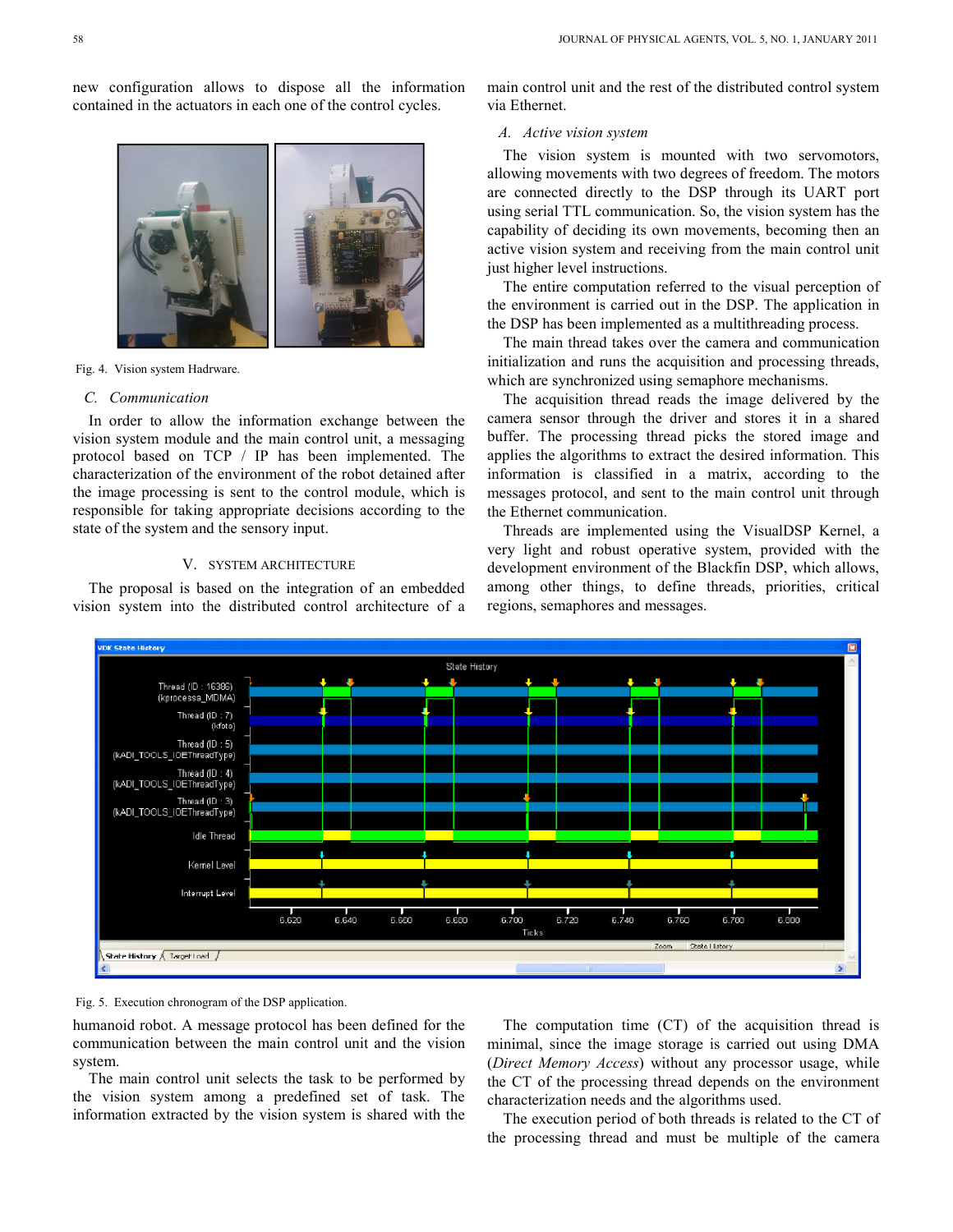frame rate.

Working on QVGA resolution (320 x 240 pixels), the frame rate is 30 fps (one image each 33 ms) and the CT processing thread is 10 ms, with the algorithms developed until the moment. Thus, the execution period would be 33 ms. If the CT processing thread would any time overcome the 33 ms, the execution period would increase to 66 ms (two times the frame rate).

So now, with QVGA resolution, one image is processed each 33 ms with a processor usage of 30 %. The execution chronogram is shown in Fig 5.

The vision system extracts the position of the objects of interest from each image, stores it in a structure and sends it to the main control unit each execution period. This shared structure, shown in Table 1, is composed of:

- a) Position of the servomotors in the moment of taking the image and objects recognized in the image
- b) Position of objects respect to the robot's centre of mass.
- The mission layer is defined by behaviours, consisting of various basic skills, for example, look for the ball and go to it.
- The tactic layer is defined by basic skills, consisting of various trajectories, for example, walking.
- The reactive layer defines trajectories or articulations positions.

The vision system task can be selected from any of the layers, but it is intended to be done from the highest layers (mission or tactic). On the other hand, the vision system will maintain the last behaviour defined until a new one is received from the main control unit.

The main control unit decides, according to the state of execution and the information knowledge, the behaviour to be performed by the vision system.

The actions defined until now are:

- Main control unit access to the servomotors.
- Adopt a predefined behaviour (scan, tracking, idle).
- The position and orientation of the vision system

| <b>TABLE I</b><br>MESSAGE WITH POSITION AND ORIENTATION OF THE VISION MODULE |                                                 |                          |                          |          |                                                             |  |                     |                     |                      |                      |
|------------------------------------------------------------------------------|-------------------------------------------------|--------------------------|--------------------------|----------|-------------------------------------------------------------|--|---------------------|---------------------|----------------------|----------------------|
|                                                                              | struct DSP_VISION                               |                          |                          |          |                                                             |  |                     |                     |                      |                      |
|                                                                              | struct OBJETCS [NO_OBJETCS]                     |                          |                          |          |                                                             |  |                     |                     |                      |                      |
|                                                                              | SERVO_H_POS<br>[0, 1024]                        | SERVO_V_POS<br>[0, 1024] | update1                  | $\rho$ 1 | $\varphi$ 1                                                 |  | upn                 | ρn                  | $\varphi$ n          |                      |
|                                                                              | 2 bytes                                         | 2 bytes                  | 1 byte                   | 2 bytes  | 2 bytes                                                     |  | 1 byte              | $\sqrt{2}$<br>bytes | 2 bytes              |                      |
| <b>TABLE II</b>                                                              |                                                 |                          |                          |          |                                                             |  |                     |                     |                      |                      |
| struct COLIBRI_VISION                                                        |                                                 |                          |                          |          |                                                             |  |                     |                     |                      |                      |
| <b>ACTION</b>                                                                |                                                 |                          | <b>DATA</b>              |          |                                                             |  |                     |                     |                      |                      |
|                                                                              | 0x00: servomotors<br>access<br>0x01: Behaviours | SERVO_H_POS<br>[0, 1024] | SERVO_V_POS<br>[0, 1024] |          | <b>BEHAVIOURS</b><br>0x01: BALL<br>0x02: SCAN<br>0x03: IDLE |  | Z_HEAD<br>[0, 1024] |                     | OY_HEAD<br>[0, 1024] | OZ_HEAD<br>[0, 1024] |
| 1 byte                                                                       |                                                 | 2 bytes                  | 2 bytes                  |          | 1 byte                                                      |  | 2 bytes<br>2 bytes  |                     |                      | 2 bytes              |

One of the behaviours performed by the vision system is the image-based object tracking. Based on the error between current and desired object coordinates in the image plane, the servomotors move the camera until the object is in the centre of the image.

#### *B. Main control unit*

The control architecture of the robot is divided in 3 basic layers: mission, tactic and reactive.

coordinates origin (under the two servomotor axes origin) respect to the centre of mass of the robot, solved by direct kinematics, is also sent to the vision system to calculate the distance and orientation of the objects.

All this information is classified into a structure, shown in Table 2, containing: action to be performed, servomotors desired position, behaviour, and position and orientation of the vision system coordinates origin.

It is intended that in a future, the main control unit, according to the needs and the available resources, will decide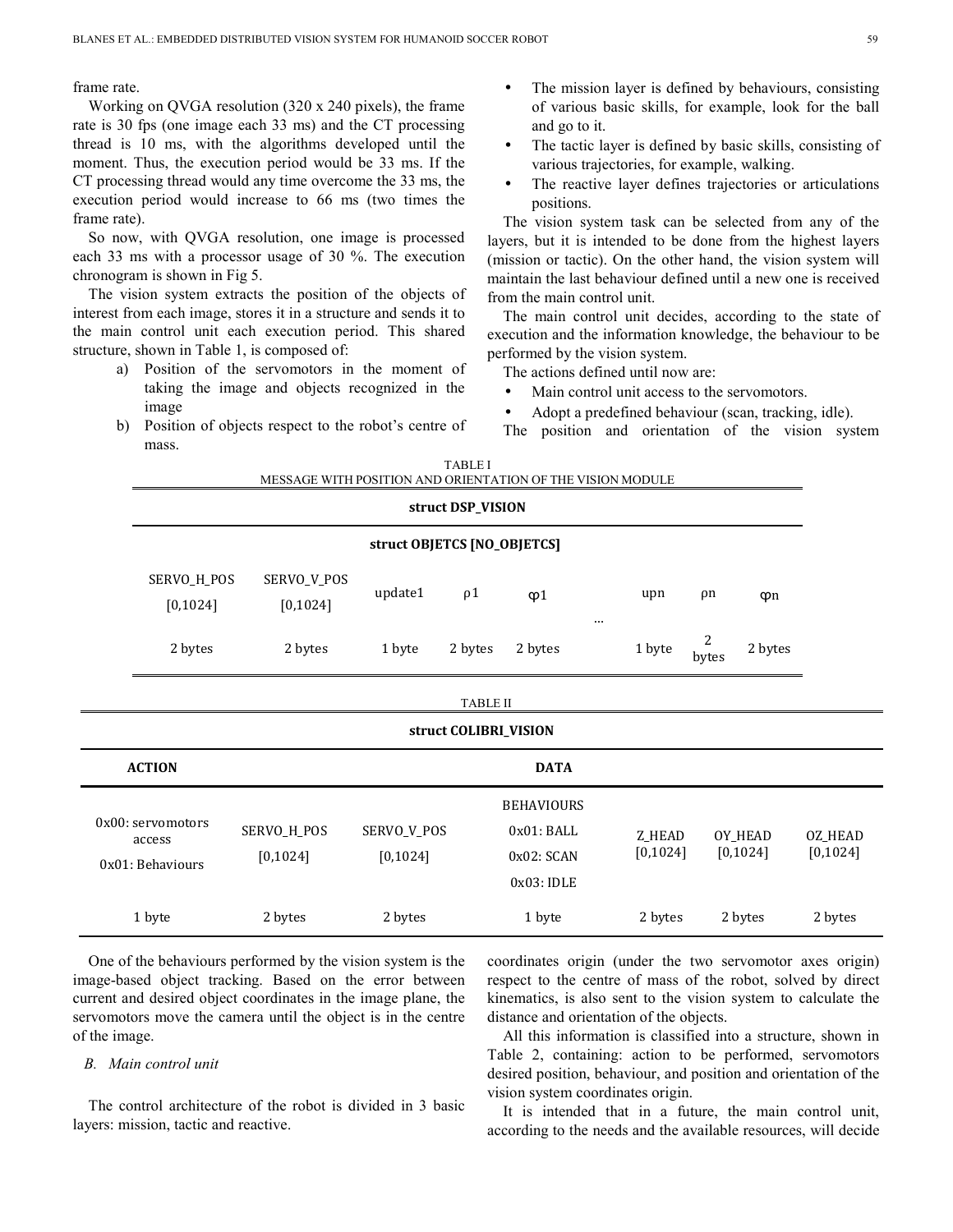the type of processing to apply in terms of time and reliability.

#### VI. IMAGE PROCESSING

The work developed until now in image processing covers the steps of image segmentation and object recognition (ball and goals).

# *A. Colour space and resolution*

The selected colour space of the image delivered by the sensor is YUV, which splits the pixels' information into components of illuminance (Y) and chrominance (U, V). The resolution adopted is QVGA (320 pixels width and 240 pixels height)

#### *B. Image segmentation and pixel connectivity*

The goal of image segmentation techniques is to isolate pixels of the image following predefined criteria in order to simplify the later processing and analysis.

In our case, the segmentation criteria are based on colour, so the isolated pixels correspond to objects known in advance. From the original image, pixels whose colour is between previously defined thresholds are isolated. At the same time, contiguous pixels of the same colour are grouped. These pixels clusters are characterized with colour, number of pixels, width, height and centroid).

Five different connectivity algorithms were compared, being the *Run Length Encoding (RLE)* algorithm the one selected. The processing times of the algorithms, implemented in Matlab, are shown in Table 3.

The *RLE* algorithm implemented represents the segmented image as sequences of 1s or *runs*, characterized by the centre

TABLE III

| SEGMENTATION AND CONNECTIVITY ALGORITHMS<br><b>COMPARISON</b> |                    |  |  |  |  |  |  |  |
|---------------------------------------------------------------|--------------------|--|--|--|--|--|--|--|
| Algorithm                                                     | Execution time (s) |  |  |  |  |  |  |  |
| Adjacency matrixes                                            | 1.32               |  |  |  |  |  |  |  |
| Flood fill approach                                           | 1.96               |  |  |  |  |  |  |  |
| Equivalence class resolution                                  | 0.98               |  |  |  |  |  |  |  |
| Union find                                                    | 1.04               |  |  |  |  |  |  |  |
| Run length encoding                                           | 0.90               |  |  |  |  |  |  |  |

pixel coordinates and the number of pixels. The adjacent *runs* are grouped in object candidates.

```
candidates run_lenght_encoding() 
for each row in image
```

```
sequence of same colour pixels 
run = {colour,no_pixels,row,centre}
```

```
if (run is adjacent to candidate and 
    has the same colour) 
          update candidate 
else 
          create candidate = {colour, 
          centroid, height, width} 
 end
```
end

return candidates;

#### *Algorithm 1. Run length encoding algorithm*

#### *C. Objects recognition*

Once characterized the grouping pixels with colour, width, height and centroid, shape algorithms are applied in order to identify the predefined objects (ball and goals)

```
centroid object_recog(candidates, object)
```
for each object candidate

filtered\_candidates = shape filter (candidate)

decision(filtered\_candidates)

```
if (decision == ok) 
  return candidate.centroid 
 end
```
end

#### *Algorithm 2. Objects recognition*

#### *D. Distance and orientation estimation*

To have a good estimation, the object must be in the centre of the image, i.e. it must be tracked.

Once there, the distance and orientation are calculated, according to the neck's origin position, the current neck's servomotors position and the position of the camera respect to the origin resulting of the design.

#### *E. Information for the main control unit*

The recognized objects, with their distance and orientation estimation, are organized in a matrix and sent to the main control unit.

#### VII. CALIBRATION TOOL

During the normal operation, it is very useful to have a tool that allows the user to modify the vision system performance, without modify and reload the robot software.

In this way, the system must allow to define the different objects that the robot has to identify in the environment, as well as the image features.

The need of this tool becomes evident during the RoboCup. In this robot competition, before each match, an adjustment of the vision system is required to prevent the changes, mainly in lighting, that suffers the play field. The fact of having this application allows the user to adapt quickly to changing conditions. Otherwise the robot may not be able to distinguish some of the objects (ball, goal, lines), with behaviour problems that these issues entail.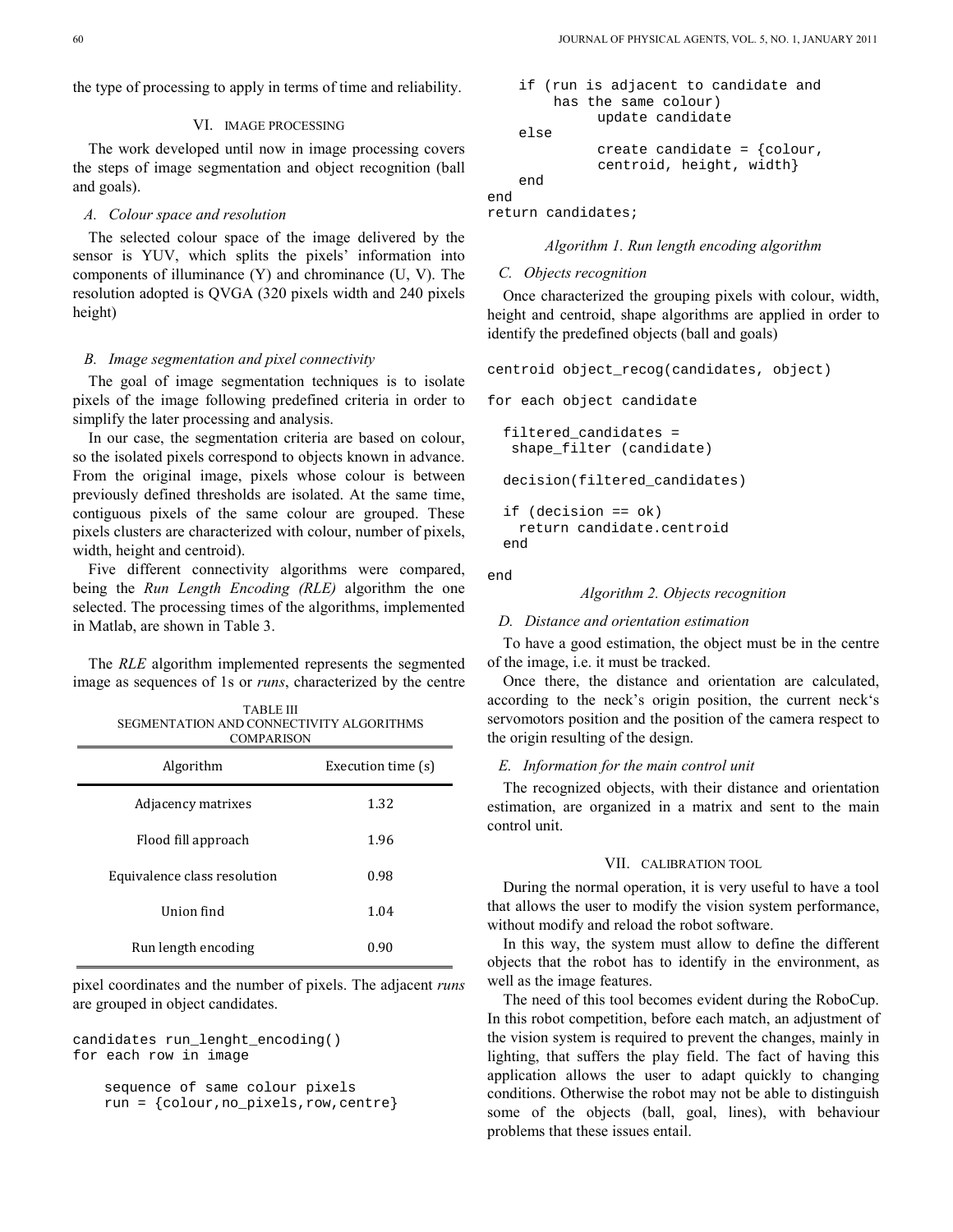Attending to this, a PC application that can connect directly to the robot vision system to use the following capabilities:

- Adjust the settings of the camera to the lighting and environment conditions.
- Calibrate the colours of objects depending on lighting conditions and object types.
- Allow processing of images captured or not by the robot in order to show in the screen the extracted information.
- Test and Debug the new image processing algorithms.

The procedure to be followed when introducing the robot in a new environment, for instance a new field, would be:

- First, you should adjust the camera settings. For this, the application allows to select auto exposure mode, auto white balance mode, and all those image parameters that offers the camera. Otherwise, user can set these manually based on the experience and expertise of the programmer. For this task, the GUI offers a friendly interface with scroll bars, allowing to save and reload sets of parameters.
- After this image adjustment has been done, ranges corresponding to the colours of different objects are defined in order to be used in segmentation algorithms. This process is made easily by clicking on the objects of interest in the image taken by the robot. The application automatically extracts the characteristics of the clicked pixel, and uses these as a seed to extrapolate these features to similar objects.

To manage these definitions, a procedure that allow you to take a picture through the robot camera and directly assign each interest pixel to the corresponding object has been dedined. After that, the application extracts the properties of these pixels and redefines the object colour ranges. To perform the pixel selection properly a set of tools as such as zoom have been developed and implemented.

The graphical interface is shown in Fig 6, in witch can be appreciated the picture before and after the information extraction process. In the second one, the detected objects have been highlighted the detected objects. In the bottom one, the set of controls to parameterize the image is shown.

#### VIII. RESULTS

## *A. Image segmentation and connectivity of pixels*

Fig 7 shows several segmented images. The pixels whose colour matches the colour of objects to identify are the segmented pixels. The objects to identify are the ball and the goal.

The group of pixels to identify the objects are characterized by means of the connectivity. Additionally, it also removes groups that do not contain a minimum number of pixels.

#### *B. Identifying objects*

The objects are identified from the characterized group of pixels. When the object is identified, a message is built which is transmitted to the control module. This message contains the position of all the objects identified. The position is transmitted in image coordinates. The results are shown in figure 7.



Fig. 6. Graphical Calibration Tool.

#### IX. CONCLUSION AND FUTURE WORK

In this paper a humanoid robot design and the developed work has been presented focusing on the embedded vision system for environment recognition. This is a long term project where many engineering areas converge (mainly mechanical engineering, electronics, and computer architecture) in a complex system which has been designed for Robocup competitions. This application oriented approach do not subtract to developments applicability for other scenarios.

In the next future we will focus on completing the basic steps shown in figure 1, i.e., the estimation of the location of other objects (apart from ball and goal) with respect to the robot and the self-localization of the robot in the environment.

Furthermore, we will work on developing of line detection algorithms to combine with the location information of the fixed objects such as goals. This will improve the robot selflocation ability.

In addition, we will study the possibility of incorporating stereoscopic vision on the robots. This approach has not been use in small humanoid robots, but currently image processing dedicated embedded microcontrollers allow to expand computing power with reduced size. The effort must be done in the architecture design following distributed control principles. Finally the information fusion and sharing among robots will also be considered using communication capabilities.

#### ACKNOWLEDGMENT

This work was supported from the Spanish MICINN project SIDIRELI DPI2008-06737-C02-01/02 and FEDER founds.